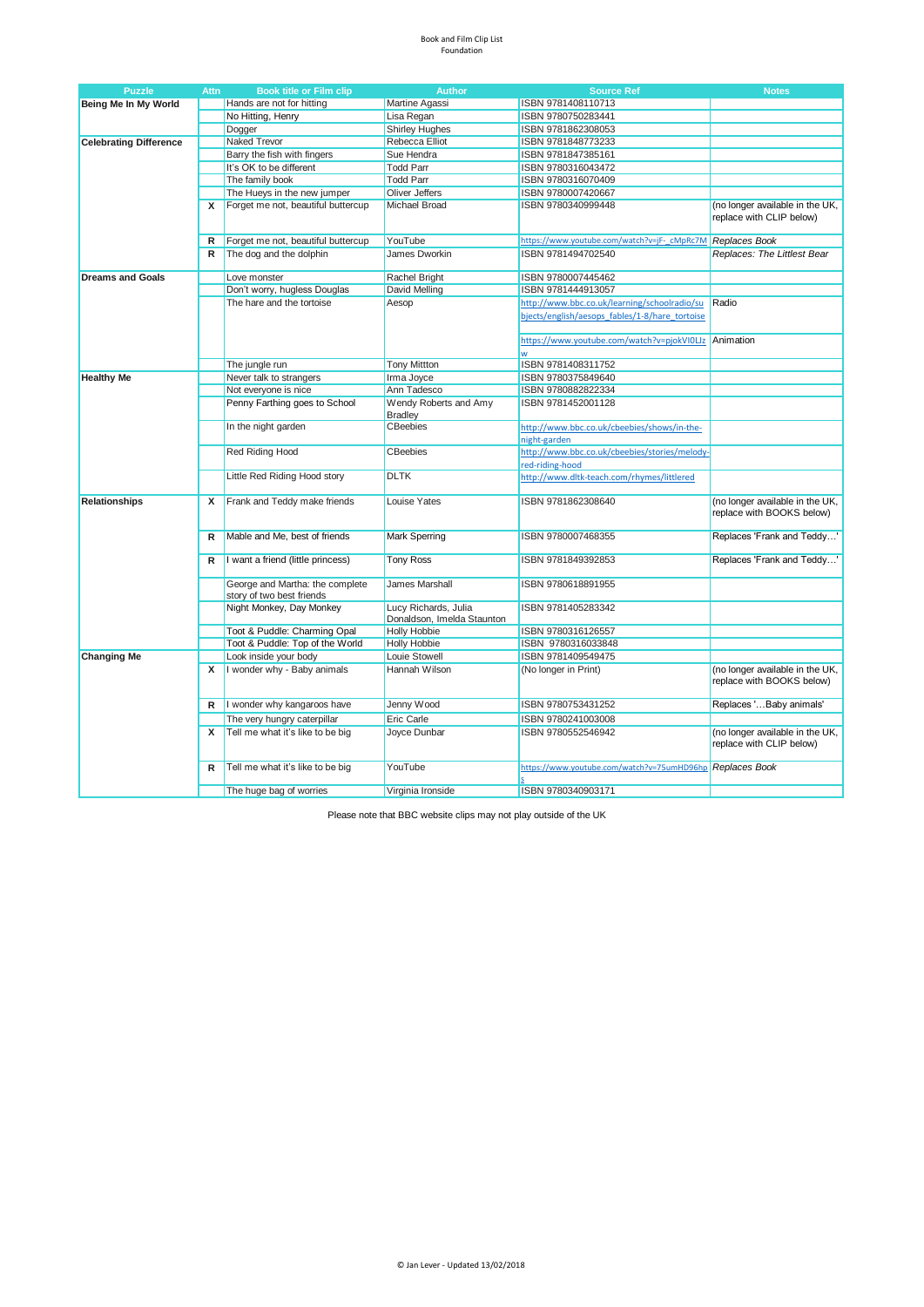| <b>Puzzle</b>                 | <b>Attn</b> | Book title or Film clip                                              | <b>Author</b>                     | <b>Source</b>                                                   | <b>Notes</b>                               |
|-------------------------------|-------------|----------------------------------------------------------------------|-----------------------------------|-----------------------------------------------------------------|--------------------------------------------|
| Being Me In My World          |             | -- no listing for this Puzzle --                                     | -- no listing for this Puzzle --  | -- no listing for this Puzzle --                                |                                            |
| <b>Celebrating Difference</b> |             | Frog and Toad are friends                                            | Arnold Lobel                      | ISBN 9780007464388                                              |                                            |
| <b>Dreams and Goals</b>       |             | We're going on a bear hunt                                           | Michael Rosen & Helen<br>Oxenbury | ISBN 9780744555721                                              |                                            |
| <b>Healthy Me</b>             |             | Six dinner Sid                                                       | Inga Moore                        | ISBN 9780340894118                                              |                                            |
| <b>Relationships</b>          |             | The family book                                                      | <b>Todd Parr</b>                  | ISBN 9780316070409                                              |                                            |
|                               |             | For every child $-$ the rights of the<br>child in words and pictures | <b>UNICEF</b>                     | ISBN 9780099408659                                              |                                            |
|                               |             | <b>Hua</b>                                                           | Jez Alborough                     | ISBN 9780744588330                                              |                                            |
|                               |             | We are all born free                                                 | Amnesty International             | ISBN 9781847806635                                              |                                            |
|                               |             | <b>Toy Story</b>                                                     | <b>Disney Pixar</b>               | Online Search                                                   |                                            |
|                               |             | The Incredibles                                                      | <b>Disney Pixar</b>               | Online Search                                                   |                                            |
| <b>Changing Me</b>            |             | <b>Moving Molly</b>                                                  | <b>Shirley Hughes</b>             | ISBN 9780099916505                                              |                                            |
|                               | $\geq$      | Spawn to frog                                                        | YouTube                           | www.youtube.com/watch?v=uiQYWxJLhaQ Various YouTube clips about | the transformation from spawn<br>to frogs. |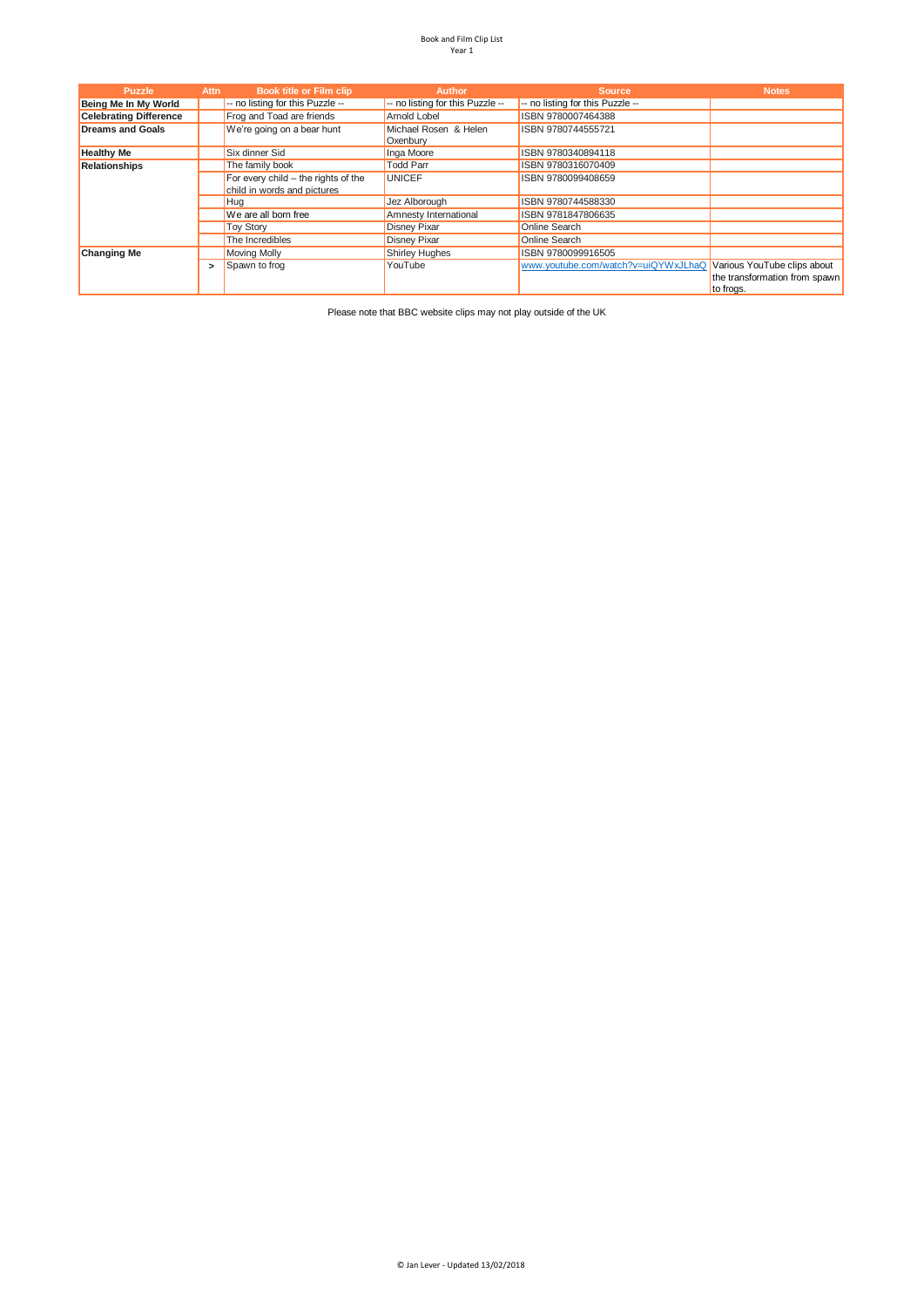| <b>Puzzle</b>                 | <b>Attn</b> | <b>Book title or Film clip</b>                             | <b>Author</b>                    | <b>Source Ref</b>                                | <b>Notes</b>                                                   |
|-------------------------------|-------------|------------------------------------------------------------|----------------------------------|--------------------------------------------------|----------------------------------------------------------------|
| Being Me In My World          |             | The huge bag of worries                                    | Virginia Ironside                | ISBN 0340903171                                  |                                                                |
|                               | x           | Start-up Citizenship - Making<br>Choices                   |                                  | (No longer in print)                             | (out of print replace with book<br>below)                      |
|                               | R           | I'll do it - Taking Responsibility<br>(Values)             | Brian Moses and Mike Gordon      | ISBN 9780750221375                               | Replaces 'Start-up<br>Citizenship'                             |
| <b>Celebrating Difference</b> | x           | Dulcie Dando                                               | Sue Stop & Debi Gliori           | ISBN 9780590551281                               | (out of print replace with book<br>below)                      |
|                               | R           | Ruby's Wish                                                | Shirin Yim Bridges               | ISBN 9781452145693                               | Replaces 'Dulcie Dando'                                        |
|                               |             | Bill's new frock                                           | Anne Fine                        | ISBN 9781405233187                               |                                                                |
|                               |             | Willy and Hugh                                             | Anthony Browne                   | ISBN 9780099407799                               |                                                                |
| <b>Dreams and Goals</b>       |             | -- no listing for this Puzzle --                           | -- no listing for this Puzzle -- | -- no listing for this Puzzle --                 |                                                                |
| <b>Healthy Me</b>             | x           | Poor Monty                                                 | Anne Fine                        | ISBN 9781405210973                               | (ou of print - no replacement<br>book - change in lesson plan) |
|                               |             | BBC Learning Clip 2271 - food<br>needed by the human body  | <b>BBC</b>                       | http://www.bbc.co.uk/education/clips/zcvtsb      |                                                                |
| <b>Relationships</b>          |             | Who's in a family?                                         | Robert Skutch                    | ISBN 9781883672669                               |                                                                |
|                               | x           | Something Special                                          | Nicola Moon                      | (no longer in print)                             | (out of print replace with book<br>below)                      |
|                               | R           | The Great Big Book of Families                             | Mary Hoffman & Ros Asquith       | ISBN 9781847805874                               | Replaces 'Something Special'                                   |
|                               |             | <b>Hugless Douglas</b>                                     | David Melling                    | ISBN 9780340950630                               |                                                                |
|                               |             | I have a secret                                            | E.J. Thornton                    | ISBN 9781932344660                               |                                                                |
|                               |             | Don't tell lies, Lucy!                                     | Phil Roxbee-Cox                  | ISBN 9780746059081                               | (not in print - replace with Film<br>Clip below)               |
|                               |             | The Boy Who Cried Wolf                                     | youtube                          | https://www.youtube.com/watch?v=qKWkt<br>weAZb0  |                                                                |
| <b>Changing Me</b>            |             | My Grandpa is amazing                                      | Nick Butterworth                 | ISBN 9781406313314                               |                                                                |
|                               |             | Titch                                                      | Pat Hutchins                     | ISBN 9780099262534                               |                                                                |
|                               |             | Hug                                                        | Jez Alborough                    | ISBN 9780744588330                               |                                                                |
|                               |             | BBC Learning Clip 2250 - life cycles<br>(clip compilation) | <b>BBC</b>                       | http://www.bbc.co.uk/education/clips/zhx76<br>sa |                                                                |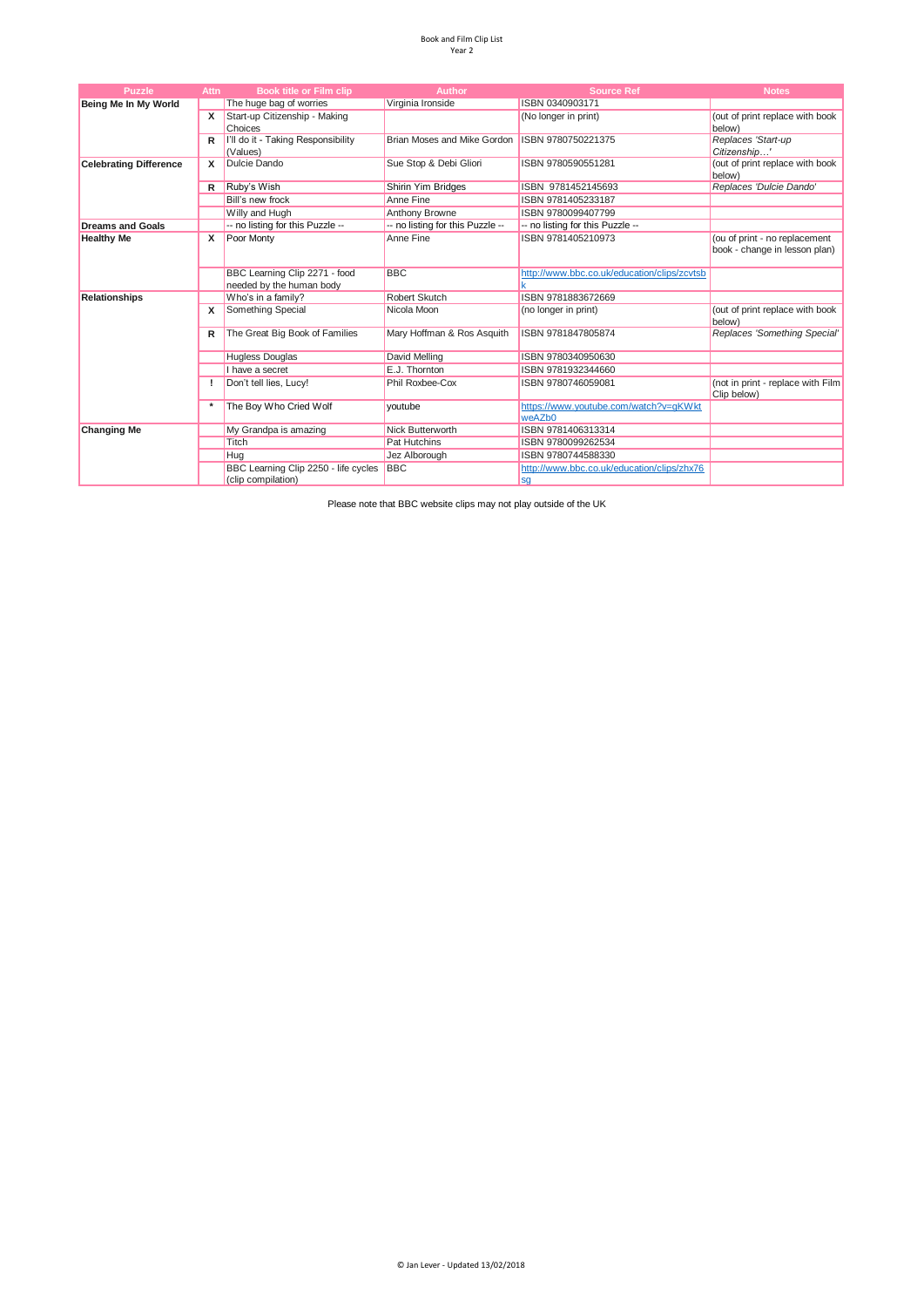| <b>Puzzle</b>                 | <b>Attn</b> | <b>Book title or Film clip</b>                         | <b>Author</b>                        | <b>Source Ref</b>                                                                 | <b>Notes</b>                                                                    |
|-------------------------------|-------------|--------------------------------------------------------|--------------------------------------|-----------------------------------------------------------------------------------|---------------------------------------------------------------------------------|
| Being Me In My World          |             | -- no listing for this Puzzle --                       | -- no listing for this Puzzle --     | -- no listing for this Puzzle --                                                  |                                                                                 |
| <b>Celebrating Difference</b> |             | The family book                                        | <b>Todd Parr</b>                     | ISBN 9780316070409                                                                |                                                                                 |
|                               |             | And Tango makes three                                  | Justin Richardson & Peter<br>Parnell | ISBN 9781481446952                                                                |                                                                                 |
|                               |             | My two grannies                                        | Floella Benjamin                     | ISBN 9781847800343                                                                |                                                                                 |
|                               |             | BBC Learning Clip 10416 - from<br>bully to best friend | <b>BBC Bitesize</b>                  | http://www.bbc.co.uk/education/clips/z9t2tfr                                      |                                                                                 |
| <b>Dreams and Goals</b>       |             | 'Me Jane'                                              | <b>Patrick McDonnell</b>             | ISBN 9780316045469                                                                |                                                                                 |
|                               |             | Born to be different, various clips                    | Channel 4                            | http://www.channel4.com/programmes/born-Needs Flash Player and<br>to-be-different | Registration with Channel 4                                                     |
|                               | Τ.          | Born to be different                                   | You tube                             | https://www.youtube.com/watch?v=t83JQKRkR98                                       | Same film clip, alternative link<br>if not working. Alternative<br>source below |
|                               |             |                                                        |                                      | https://www.youtube.com/watch?v=t83JQK<br><b>RkR98</b>                            | Play from 15 seconds in up to<br>1 minute 50 seconds in                         |
| <b>Healthy Me</b>             |             | YouTube clips about the heart                          | YouTube                              | http://www.youtube.com/watch?v=qxUNxvs<br>G7lc                                    |                                                                                 |
|                               |             | YouTube clips about the lungs                          | YouTube                              | http://www.youtube.com/watch?v=SejXhR6<br>kEva                                    |                                                                                 |
|                               |             | Jaws theme music                                       | YouTube                              | http://www.youtube.com/watch?v=A9QTSy<br>Lwd4w                                    |                                                                                 |
|                               |             | Olympic and Paralympic Games<br>(selection of clips)   | YouTube                              | https://www.youtube.com/results?search_q<br>uery=Olympic+and+Paralympic+Games     |                                                                                 |
| Relationships                 |             | The world came to my place today                       | Dr Jo Readman                        | ISBN 9781903919026                                                                |                                                                                 |
|                               |             | Home safety posters                                    | Home Safety (Kitchen)                | http://www.homesafetygame.com/pdf/kas1.<br>pdf                                    |                                                                                 |
|                               |             | Home safety posters                                    | Home Safety (Bathroom)               | http://www.homesafetygame.com/pdf/bas1.<br>lpdf                                   |                                                                                 |
|                               |             | Change the World poster                                | Oxfam                                | http://www.oxfam.org.uk/education/resource<br>s/change-theworld-in-eight-steps    | Introductory Poster (2MB)<br>needs to be downloaded                             |
|                               |             | <b>UNICEF</b> website                                  | <b>UNICEF</b>                        | http://www.unicef.org/crc                                                         |                                                                                 |
| <b>Changing Me</b>            | x           | My new baby                                            |                                      |                                                                                   | (no longer available - replaced<br>with Book below)                             |
|                               | R           | Topsy and Tim: The new baby                            | Jean Adamson                         | ISBN 9781409300564                                                                | Replaces 'My new baby'                                                          |
|                               |             | My baby sister                                         | Emma Chichester Clark                | ISBN 9780007273249                                                                |                                                                                 |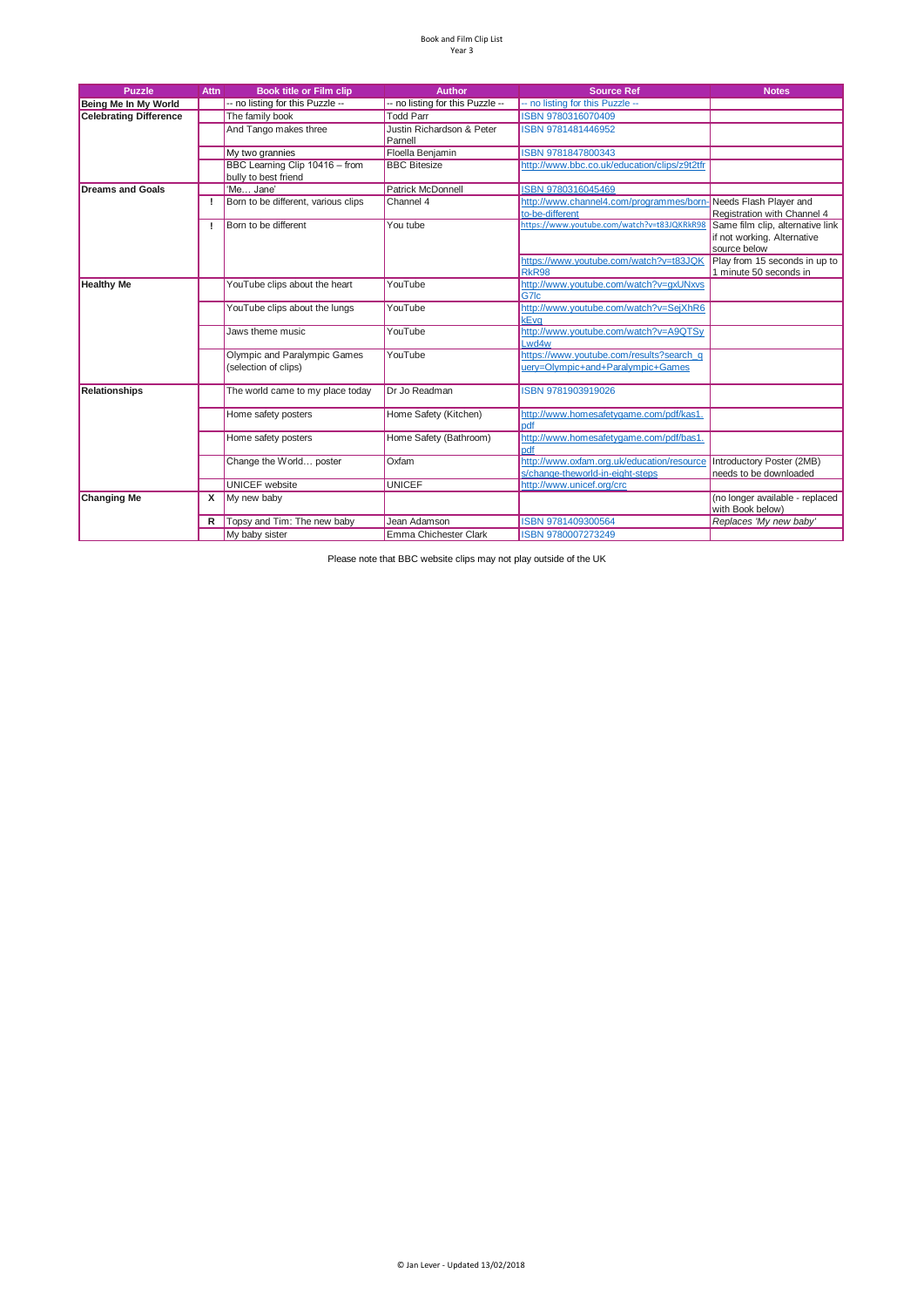| <b>Puzzle</b>                 | <b>Attn</b>             | <b>Book title or Film clip</b>                                                                                               | <b>Author</b>                                          | <b>Source Ref</b>                                        | <b>Notes</b>                                                                                                                                                              |
|-------------------------------|-------------------------|------------------------------------------------------------------------------------------------------------------------------|--------------------------------------------------------|----------------------------------------------------------|---------------------------------------------------------------------------------------------------------------------------------------------------------------------------|
| Being Me In My World          |                         | -- no listing for this Puzzle --                                                                                             | -- no listing for this Puzzle --                       | -- no listing for this Puzzle --                         |                                                                                                                                                                           |
| <b>Celebrating Difference</b> | $\overline{\mathbf{x}}$ | Ruby                                                                                                                         | Maggie Glen                                            | ISBN 9780099865506                                       | (out of print replace with book<br>below)                                                                                                                                 |
|                               | $\mathsf{R}$            | Pink                                                                                                                         | Lynne Rickards                                         | ISBN 9781780271767                                       |                                                                                                                                                                           |
|                               | $\star$                 | Pink                                                                                                                         | You tube                                               | https://www.youtube.com/watch?v=qHy2qO<br><b>ZJEgo</b>   | Same book read by a<br>YouTuber                                                                                                                                           |
|                               | x                       | A pig is moving in!                                                                                                          | <b>Claudia Fries</b>                                   | ISBN 9780531303078                                       | (no longer in print<br>recommended book below)                                                                                                                            |
|                               | R                       | Frog and the stranger                                                                                                        | Max Velthuijs                                          | ISBN 9781783441433                                       |                                                                                                                                                                           |
|                               |                         | Frog and the stranger                                                                                                        | You tube                                               | https://www.youtube.com/watch?v=wt3F6oZtg8k              | Same book read by a<br>YouTuber                                                                                                                                           |
|                               |                         | BBC Learning Clip 6578 - why it is<br>important to have good friends                                                         | <b>BBC</b>                                             | http://www.bbc.co.uk/programmes/p01194l                  |                                                                                                                                                                           |
|                               |                         | BBC Bitesize: What is bullying?                                                                                              | <b>BBC</b>                                             | http://www.bbc.co.uk/education/clips/zqypyr              |                                                                                                                                                                           |
|                               | J.                      | Whose side are you on?                                                                                                       | Vimeo                                                  | https://vimeo.com/10155866                               | Same clip - alternative source                                                                                                                                            |
|                               |                         | Tips on beating cyberbullying                                                                                                | You tube                                               | https://www.youtube.com/watch?v=dkG00C<br>zb4ho          | Alternative film clip                                                                                                                                                     |
|                               |                         | Tips on beating cyberbullying                                                                                                | jam-av in partnership with<br>Eastlands Primary School | http://www.youtube.com/watch?v=x2B7p-<br>q8dMo           | 'The Anti-Social Network'<br>produced by a Primary school<br>in Warwickshire with Jam-AV.<br>It shows a mock trial of<br>someone accused of cyber-<br>bullying. 9mins 15s |
| <b>Dreams and Goals</b>       |                         | Salt in his shoes                                                                                                            | Deloris Jordan & Roslyn M.<br>Jordan                   | ISBN 9780689834196                                       |                                                                                                                                                                           |
|                               |                         | Ruby's Wish                                                                                                                  | <b>Shirin Yim Bridges</b>                              | ISBN 9781452145693                                       |                                                                                                                                                                           |
|                               |                         | <b>BBC Assemblies Clip of Going for</b><br>Goals (Story of Eric Liddell, 1924<br>Olympian who didn't give up on his<br>qoal) | <b>BBC</b>                                             | http://www.bbc.co.uk/programmes/p00w44l                  |                                                                                                                                                                           |
|                               |                         | BBC Learning Clip 7180 -<br>Recovering from disappointment in<br>sport                                                       | <b>BBC</b>                                             | http://www.bbc.co.uk/education/clips/z683k<br><u>Igt</u> |                                                                                                                                                                           |
| <b>Healthy Me</b>             |                         | -- no listing for this Puzzle --                                                                                             | -- no listing for this Puzzle --                       | -- no listing for this Puzzle --                         |                                                                                                                                                                           |
| <b>Relationships</b>          |                         | Goodbye Mousie                                                                                                               | Robie H. Harris                                        | ISBN 9780689871344                                       |                                                                                                                                                                           |
|                               |                         | Badger's parting gifts                                                                                                       | Susan Varley                                           | ISBN 9781849395144                                       |                                                                                                                                                                           |
|                               |                         | I'll always love you                                                                                                         | Hans Wilhelm                                           | ISBN 9780833547798                                       |                                                                                                                                                                           |
|                               |                         | Saying goodbye to Lulu                                                                                                       | <b>Corinne Demas</b>                                   | ISBN 9780316047494                                       |                                                                                                                                                                           |
| <b>Changing Me</b>            |                         | Moving house                                                                                                                 | Anna Civardi & Stephen<br>Cartwright                   | ISBN 9780746066614                                       |                                                                                                                                                                           |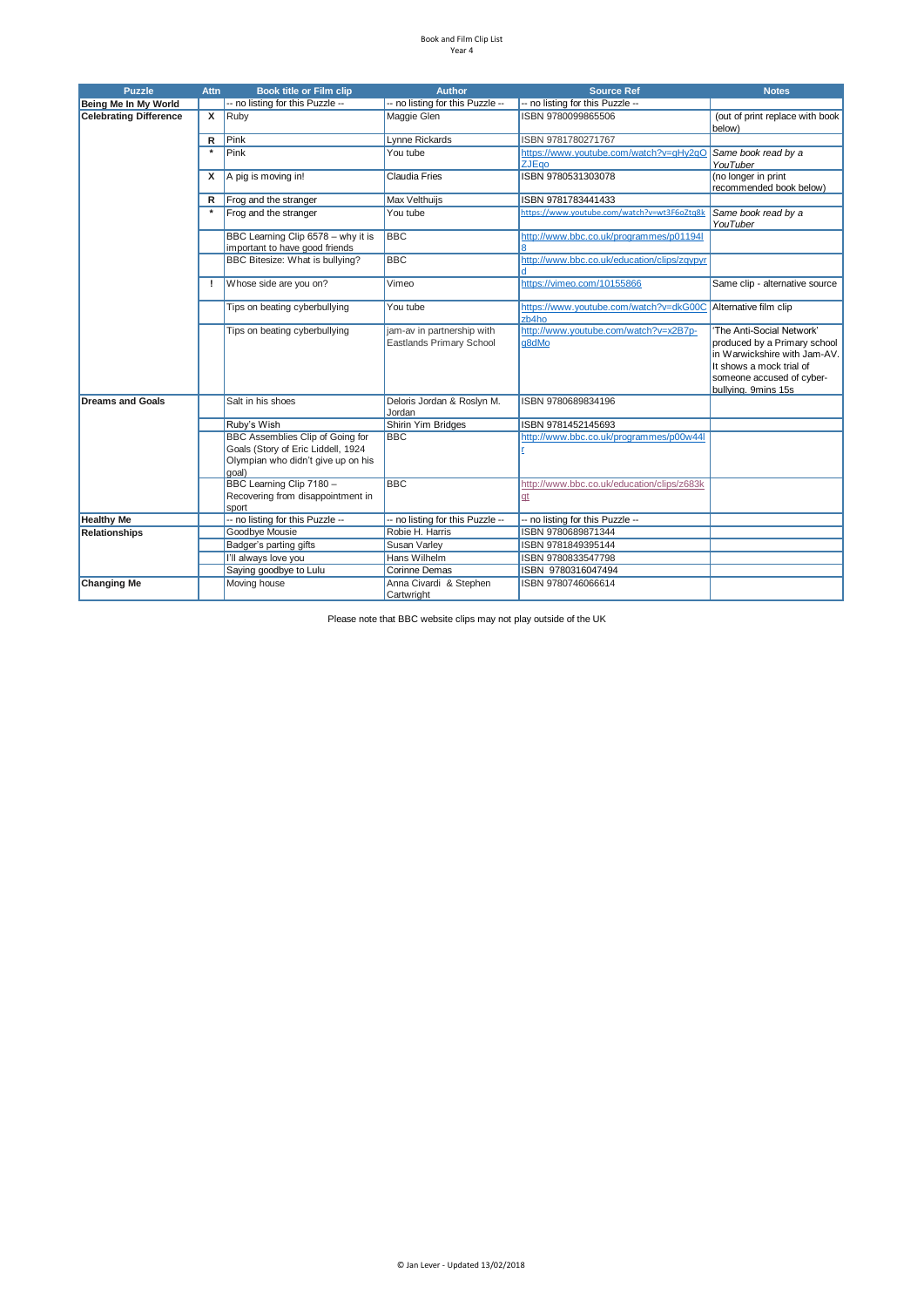| <b>Puzzle</b>                 | <b>Attn</b> | Book title or Film clip                                          | <b>Author</b>                    | <b>Source</b>                                                                                                              | <b>Notes</b>                                                                                              |
|-------------------------------|-------------|------------------------------------------------------------------|----------------------------------|----------------------------------------------------------------------------------------------------------------------------|-----------------------------------------------------------------------------------------------------------|
| Being Me In My World          |             | Overcrowded home (The Wrong<br>Trainers) - Suggested Replacement | You tube                         | https://www.youtube.com/watch?v=aBn581<br>sSihk                                                                            | BBC Clip no longer working -<br>this is a suggested                                                       |
|                               |             | Clip<br>Another brick in the wall                                | <b>Pink Floyd</b>                | http://www.youtube.com/watch?v=YR5ApY<br>xkU-U                                                                             | replacement                                                                                               |
| <b>Celebrating Difference</b> | x           | Taller than before                                               | <b>Bernard Ashley</b>            | ISBN 9781852138745                                                                                                         | (not in print so use film clip<br>below)                                                                  |
|                               | R           | BBC Learning Clip 5597 -<br>Experiencing racism                  | BBC (Replacement Film Clip)      | https://www.bbc.co.uk/education/clips/zmjqhyc                                                                              | Replaces 'Taller than before'                                                                             |
|                               |             | Ribbons campaign                                                 | Gargaro                          | http://gargaro.com/ribbonstxt.html                                                                                         |                                                                                                           |
|                               |             | Ribbons campaign                                                 | Wikipedia                        | https://en.wikipedia.org/wiki/List of awaren<br>ess ribbons                                                                |                                                                                                           |
|                               |             | Ghana chocolate                                                  | <b>BBC</b>                       | https://www.bbc.co.uk/education/clips/zsjr87h                                                                              | Use of child labour on cocoa<br>plantations in Ghana (pt 1/3)<br>in the KS3 PSHE collection<br>11mins 19s |
| <b>Dreams and Goals</b>       | x           | When I grow up                                                   | Leonid Gore                      | (no longer available)                                                                                                      | (No longer available - replace<br>with BOOK below)                                                        |
|                               | R           | When I grow up                                                   | Al Yankovic                      | ISBN 9780061926914                                                                                                         | Replacement for Leonid Gore<br>book                                                                       |
|                               |             | When I grow up (Matilda the<br>musical)                          | YouTube                          | http://www.youtube.com/watch?v=e0tRDhE<br>mdO4                                                                             |                                                                                                           |
|                               |             | BBC Learning Clip 4499 -<br>Evangeline's life in rural Kenya     | <b>BBC</b>                       | http://www.bbc.co.uk/education/clips/zgmn3<br>4i                                                                           |                                                                                                           |
|                               |             | <b>BBC Comic Relief- Various</b>                                 | <b>BBC</b>                       | http://www.comicrelief.com/who-we-<br>are/stories-and-videos                                                               |                                                                                                           |
|                               |             | Comic Relief / Sport Relief clips -<br>various                   | <b>BBC</b>                       | http://www.bbc.co.uk/programmes/p00n2ty                                                                                    |                                                                                                           |
| <b>Healthy Me</b>             | I.          | Poster about tobacco use                                         | <b>BBC</b>                       | http://tobaccocontrol.bmj.com/content/8/2/1<br>28                                                                          | BBC Clip no longer working -<br>this is a suggested<br>replacement                                        |
|                               |             | BBC Learning Clip 10188 - alcohol,<br>Madison's story            | <b>BBC</b>                       | http://beta.bbc.co.uk/newsround/13848214                                                                                   | Compound Clip: Play 5m33s<br>to 7m48s                                                                     |
|                               |             | BBC Learning Clip 10186 - alcohol,<br>Ben's story                | <b>BBC</b>                       | http://beta.bbc.co.uk/newsround/13848214                                                                                   | Compound Clip: Play 8m17s<br>to 11m44s                                                                    |
|                               |             | BBC Learning Clip 10186 - alcohol,<br>Toby's story               | <b>BBC</b>                       | http://www.bbc.co.uk/education/clips/z4stsb                                                                                |                                                                                                           |
|                               | Ţ.          | St John Ambulance recovery<br>position                           | St John Ambulance                | http://www.sja.org.uk/sja/first-aid-advice/first- Clip moved / new clip found<br>aid-techniques/the-recovery-position.aspx |                                                                                                           |
|                               |             | YouTube clip - body image                                        | YouTube                          | http://www.voutube.com/watch?v=S_vVUIY<br>OmJM                                                                             |                                                                                                           |
| <b>Relationships</b>          |             | Kidsmart poster                                                  | Kidsmart                         | http://www.kidsmart.org.uk/downloads/cn A<br>2posterPRIMARY.pdf                                                            |                                                                                                           |
|                               |             | Jigsaw CEOP video                                                | YouTube                          | http://www.youtube.com/watch?v= o8auwn<br><b>JtaE</b>                                                                      |                                                                                                           |
| <b>Changing Me</b>            |             | -- no listing for this Puzzle --                                 | -- no listing for this Puzzle -- | -- no listing for this Puzzle --                                                                                           |                                                                                                           |